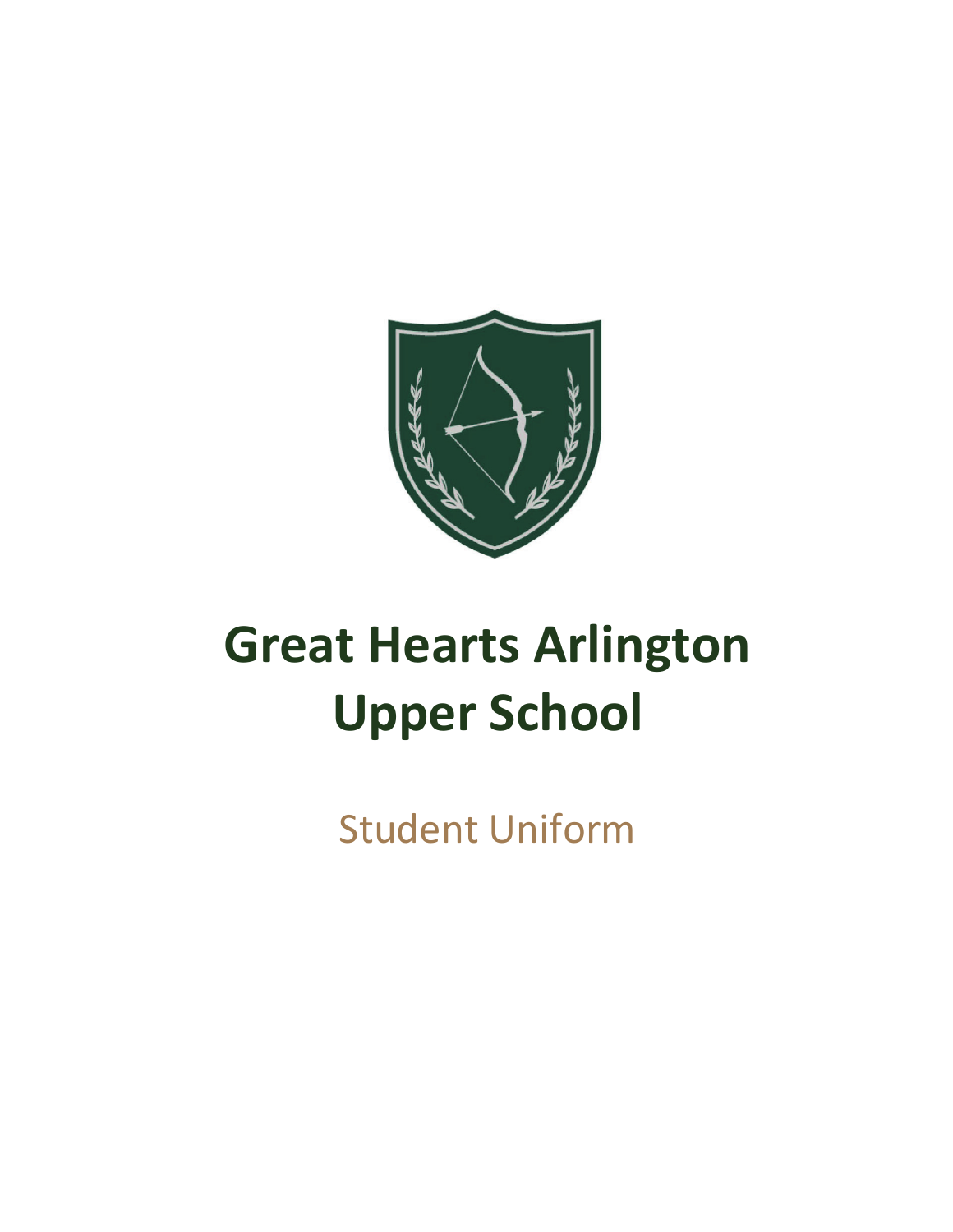## **Uniform and Dress Code**

The Academy has a primary objective of developing a "community of learners," dedicated to the highest standards of academics and deportment. As such, a distinctive uniform is a unifying factor within our school community. It is also a visible signature of our school to the larger community, an indicator of our unity and of our pride of purpose. This is one of the most important functions of a uniform: it identifies its wearer as part of a distinctive group with a distinctive purpose. It is a reminder to its wearer of that purpose and of one's responsibility to that group. Our school is also committed to the development of individual personality and character—not through the external 'expressions' of dress and appearance, which can easily be purchased or affected, and which can quickly divide students through the power of snap judgments and prejudices—but through personal qualities, virtues, quirks and traits. It seems countercultural to assert this in our age, but the Academy holds that the school uniform is an essential condition for cultivating genuine individuality in the school community. It is not this or that particular element of the uniform that "matters" more than any of the others; rather, the uniform as a whole is what matters.

While students are responsible for their clothing and appearance, it is the parents who are responsible for providing the conditions required for meeting the standard, e.g. proper shoes, shirts, skirts and pants that fit properly, etc. Parents are urged to understand the uniform requirements below, and to ensure that their children go to school each day in the right attire, from head to toe. It is an uncomfortable experience for a child to be corrected for a uniform violation, and repeated uniform issues can become an enormous distraction for students.

The uniform is the basis of a dress code with a "professional," business-like standard. Our students should dress their best, look their best, and do their best. All clothing must be clean, neat, reasonably pressed, and in properly fitting condition. If a child is deemed to be wearing inappropriate attire, the parent will be notified and a change of clothing may be required for attendance that day. If in doubt about the appropriateness of an article of clothing, check with the school office before purchasing.

Decisions about the appropriateness of apparel may be referred to the appropriate Dean, whose judgment, in consultation with the Headmaster and Assistant Headmaster will be final. The school will make specific exceptions to the dress code as required by particular religious customs; parents should address specific concerns to Upper School Dean Justin McGee before the second week of school.

Students must stay in uniform whenever they are on campus (including the parking lot) during a school day. This means arriving on campus fully in uniform and leaving campus fully in uniform (correct shoes, shirts tucked in, etc.). Students may only change out of uniform after school with teacher/coach permission to participate in an approved curricular or extracurricular activity that requires an immediate change in dress.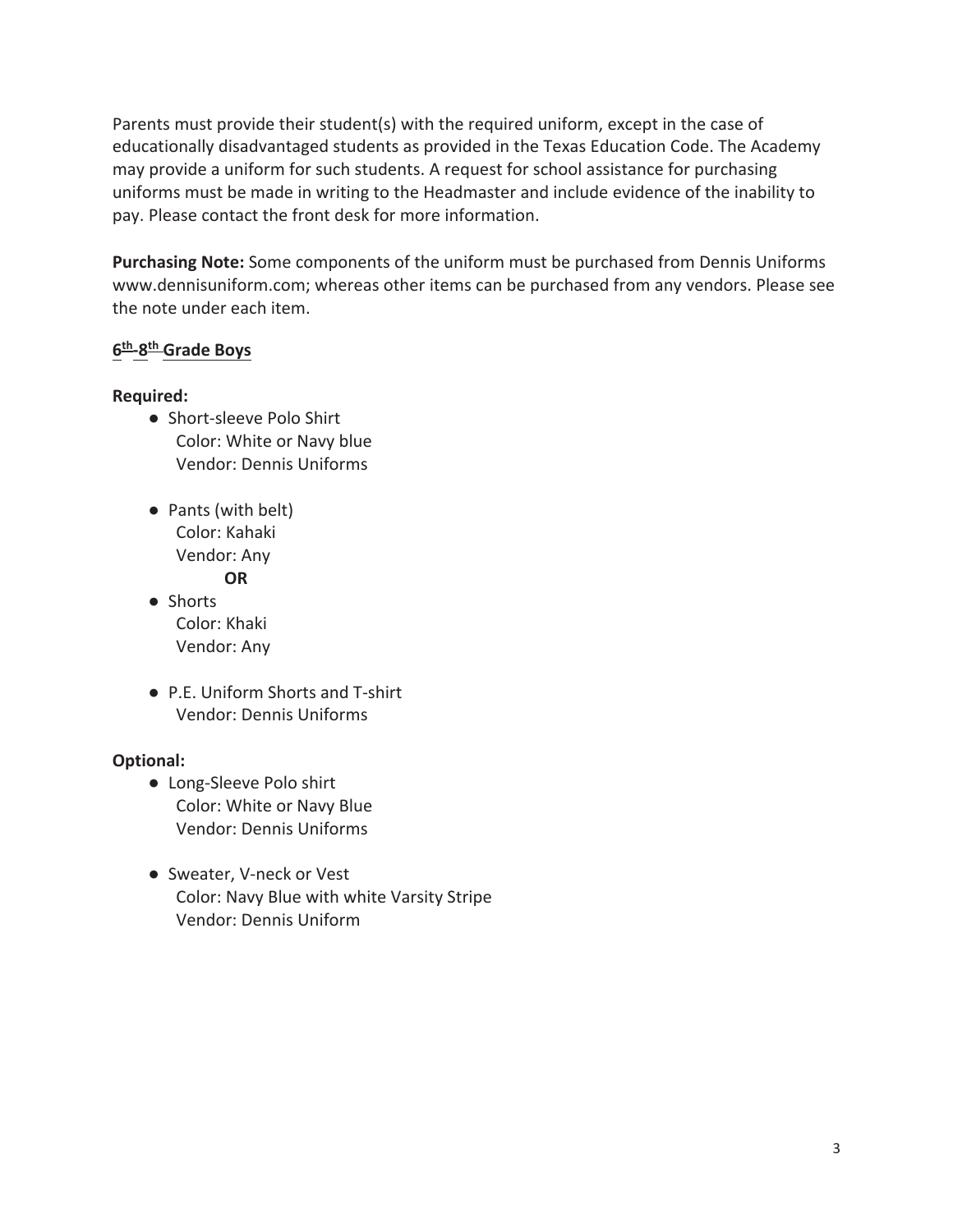## **All Upper School Boys**

Pants: All pants must reach to the shoe, but should not drag on the ground. The pants must have belt loops and a solid (not woven), dark leather belt must be used. No jeans (including khaki-colored denim) or pants with external sewn pockets, rivets, or other jean like characteristics are permitted. No Dickies, cargo pants, dungarees, extra pockets, extra zippers, or extra seams will be permitted. Pants should not have visible reinforced knee patches. Pants should not be excessively tight or loose fitting.

**Shorts:** Shorts should go to just above the knee but not below. Shorts should be worn at the waist (and no boxers or undergarments may be visible – including at sports practices and games). The shorts must have belt loops and a solid (not woven), dark leather belt must be used. No jean shorts (including khaki-colored denim) or shorts with external sewn pockets, rivets, or other jean like characteristics are permitted. No Dickies, cargo shorts, extra pockets, extra zippers, or extra seams will be permitted. Shorts should not be excessively tight or loose fitting.

Accessories: Undershirts may be worn, but should not be visible. Boys may wear a single chain/necklace that is not visible above the collar and a watch (not a smart watch). Bracelets and piercings are not permitted. Footwear: Upper School boys must wear dark brown or black dress shoes with dark soles (slip-on or lace-up). All shoes must be made of leather or synthetic leather (non-suede). Socks must be black or navy solid-colored, and free of logos or patterns. No-show socks are not permitted.

### Shoes:

Examples of Upper School Boys Shoes that may be worn are Dress Loafer or Dress Oxford:



The following styles are examples of shoes that are **NOT** permitted: semi-casual shoes, shoes that are a cross between dress shoes and sneakers (Sketcher's and similar styles), other casual style shoes, boat shoes, suede shoes, high-top shoes, boots, sneakers, tennis shoes, canvas shoes, etc. Examples of Upper School Boys Shoes that may **NOT** be worn are Black Athletic Shoes, Black Boat Shoes, Non-Black Soles, and Boots.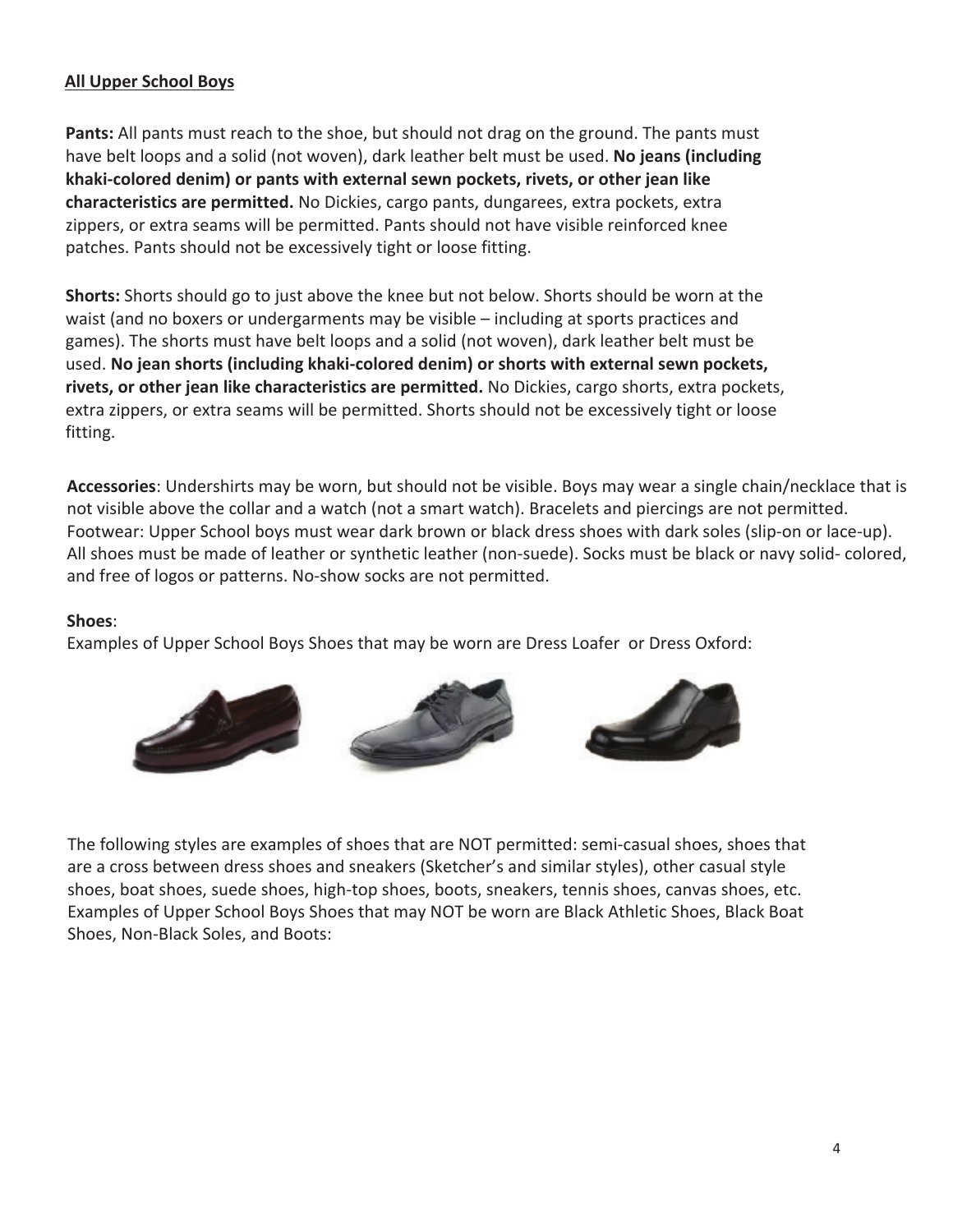## 6<sup>th</sup>-8<sup>th</sup> Grade Girls

Purchasing Note: Some components of the uniform need to be purchased from Dennis Uniforms www.dennisuniform.com whereas other items can be purchased from vendor. Please see the note under each item. Girls may choose ONE or more from the following required uniform options.

### **CHOICE 1:**

• Short-sleeve Polo shirt

Color: White or Navy Blue Vendor: Dennis Uniforms/Flynn O'Hara

 $\bullet$ Pants (with belt)

> Color: Khaki Vendor: Any

## **OR**

Shorts (with belt)  $\bullet$ 

> Color: Khaki Vendor: Any

- P.E. Uniform Shorts and T-shirt
	- Winter PE Uniform Sweatshirt and Sweatpants

Vendor: Dennis Uniforms/Flynn O'Hara

## **CHOICE 2:**

• Short-sleeve Polo shirt

Color: White or Navy Blue

Vendor: Dennis Uniforms/Flynn O'Hara

- Navy-blue and Khaki Plaid Skirt with modesty shorts Vendor: Dennis Uniforms/Flynn O'Hara
- P.E. Uniform Shorts and T-shirt
	- Optional Winter PE Uniform Sweatshirt and Sweatpants

Vendor: Dennis Uniforms/Flynn O'Hara

#### **Optional:**

- Shorts (with belt) Color: Khaki Vendor:Any
- Sweater: Vest, V-Neck, or Cardigan Color: Navy Blue with White Varsity Stripe Vendor: Dennis Uniforms/Flynn O'Hara

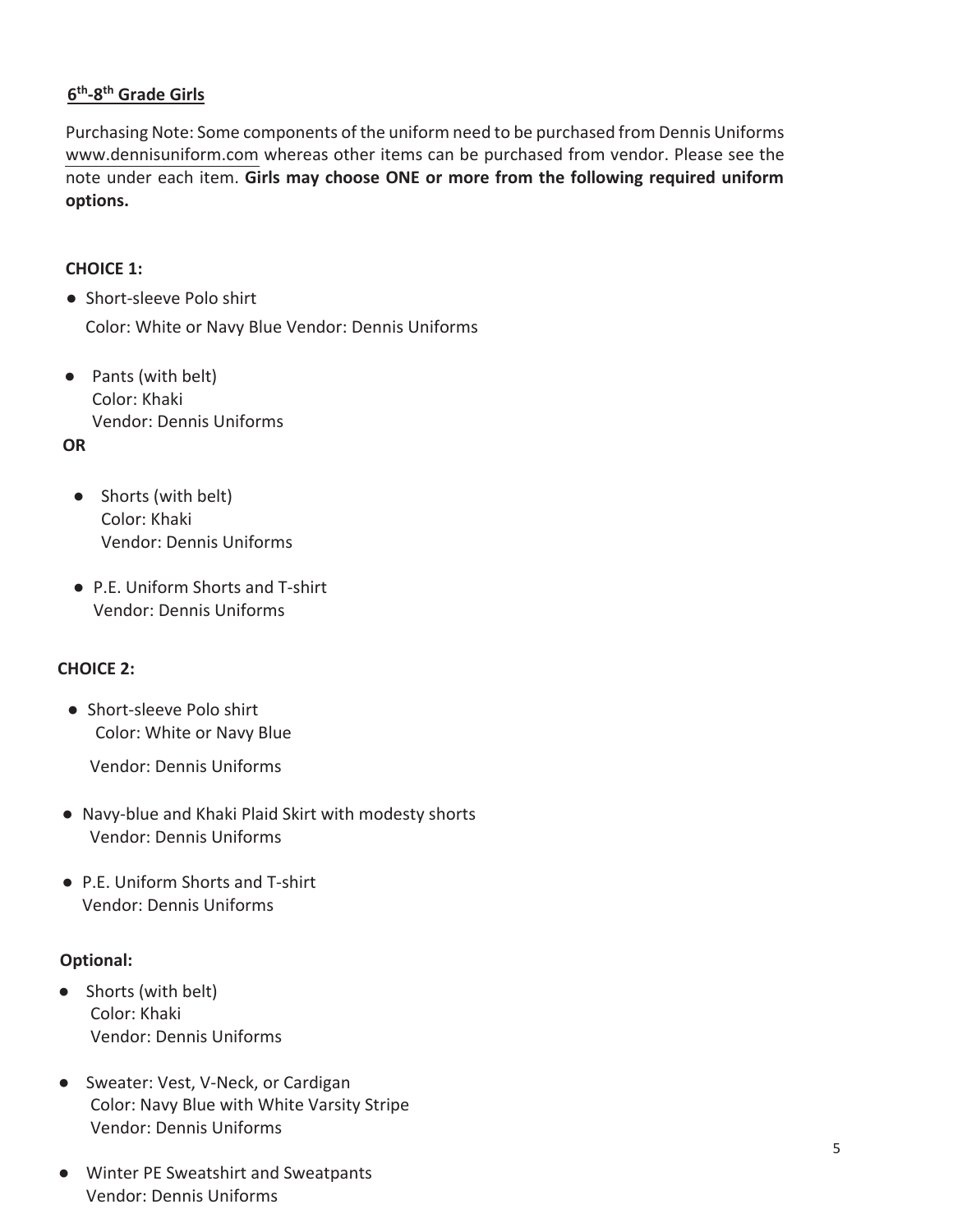### **All Upper School Girls**

**Skirts & Jumpers:** The skirt or jumper hem may be no higher than just above the knee, both in front and in back. To measure a correct skirt/jumper length: properly adjust the skirt at the waist, kneel on a level surface, and measure at most two inches between skirt's hem and the floor. Skirts must be worn at the waist.

Pants: Girls' pants must reach to the shoe but should not drag on the ground. The pants must have belt loops and a solid, dark belt at least 3/4" wide must be used. No jeans (including khakicolored denim) or pants with external sewn pockets, rivets, or other jean-like characteristics are permitted. No Dickies, cargo pants, dungarees, extra pockets, extra zippers, or extra seams will be permitted. Slacks should be worn at the waist. Pants should not be excessively tight or loose fitting.

Shorts: Shorts should go to just above the knee but not below. Shorts should be worn at the waist. Shorts must be worn with a dark, solid belt at least 3/4" wide. No jean shorts (including khaki-colored denim) or shorts with external sewn pockets, rivets, or other jean like characteristics are permitted. No Dickies, cargo shorts, extra pockets, extra zippers, or extra seams will be permitted. Shorts should be worn at the waist and should not be excessively tight or loose fitting.

Footwear: 6-8 girls are to wear dress shoes which are low-heeled (less than 1.5"), low-soled, or flat and are solid-color dark brown, dark navy, or black with dark soles (slip-on or lace-up). All shoes must be made of leather or synthetic leather (non-suede). The shoes may have a simple ornament (bow, buckle) of the same color of the shoe, or of simple silver or gold color; no rhinestones, glitter, or patterned uppers. Nylons or tights must be non-patterned, solid black or navy in color; socks must be a solid black, navy, or white in color. No ankle-high socks are permitted with long pants. Footless tights or leggings are not permitted.

Examples of Shoes that may be worn are Low Heel or Flat, and Plain Black Leather with Small Bow or Simple Toe Design:



The following styles are examples of shoes that are not permitted: semi-casual shoes, shoes that are a cross between dress shoes and sneakers (Sketcher's and similar styles), moccasins, other casual style shoes, boat shoes, suede shoes, high-top shoes, boots, sneakers, tennis shoes, canvas shoes, etc. Examples of Shoes that may not be worn are Moccasins, Elaborate/Large Ornament, Patterned Uppers and Cloth Ballet Flats.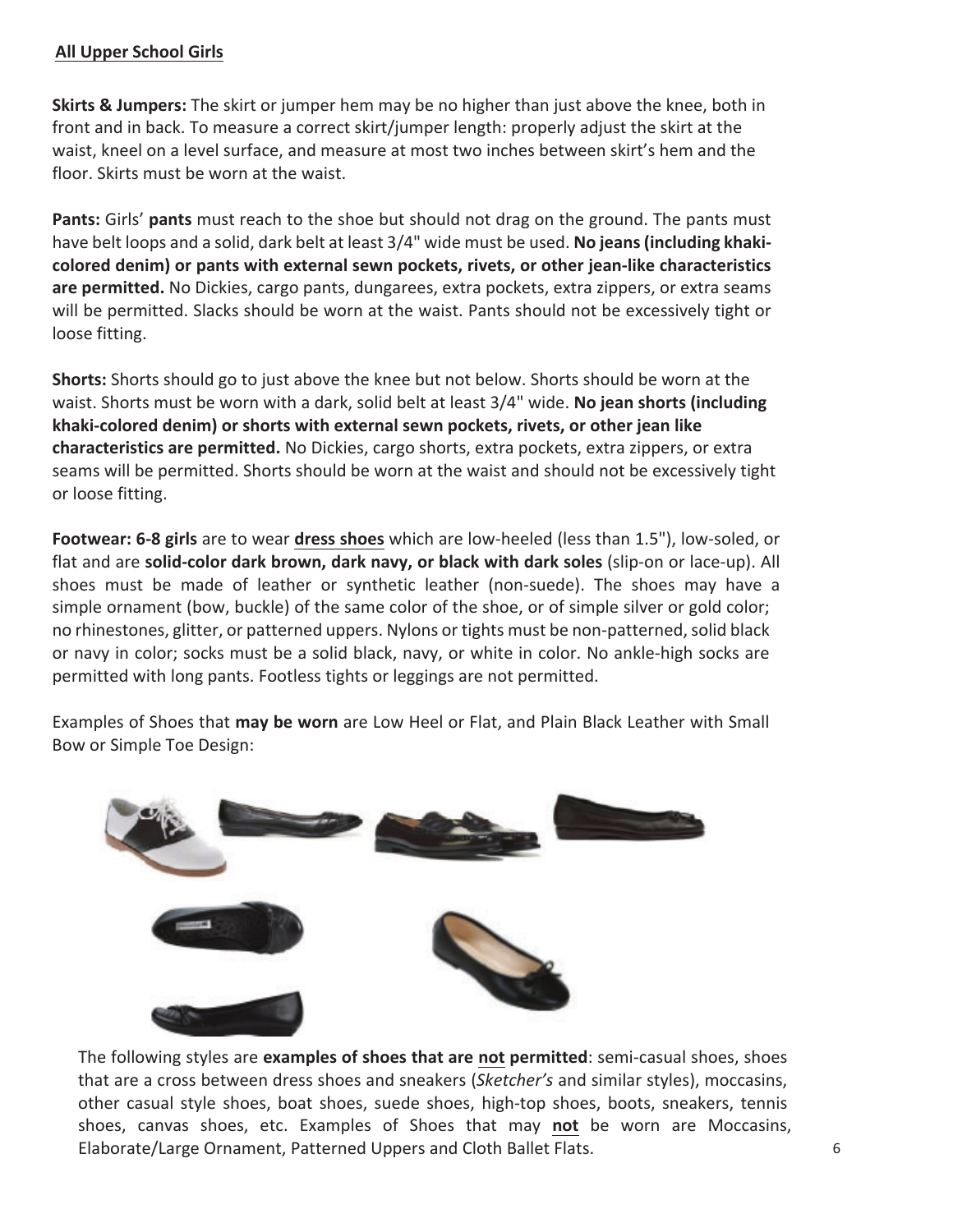Jewelry: Girls may wear one pair of short earrings only on the ear lobes. "Short" means that the earrings should not hang more than  $\frac{1}{2}$  inch below the ear lobe. Large hoops or other dangling or distracting earrings are not permitted. Loops are not to be larger than the size of a nickel. No body-piercing jewelry except traditionally-located earrings will be permitted. One simple ring on each hand is permitted. One wrist bracelet, one watch, and one small necklace are permissible. Only simple, fine-gauged, 16 to 20 inch, silver or gold chain necklaces (with or without a pendant) are permitted. The following will not be permitted: chokers, beaded necklaces (colored or otherwise), leather necklaces, shells, large or elaborate chain-link, and large or elaborate pendants (larger than an inch in length, width or diameter).

Makeup: Girls may wear subtle makeup only if it is applied tastefully and in moderation. Heavily lined eyes or gaudy lipstick, glittered or white powdered faces will not be permitted. Fingernails should not be excessively long or painted garishly. Fingernails may only be painted in light pink or beige. Tasteful French manicures are acceptable. No shades of red, blue, green, yellow, purple or black are permissible, nor are glittered, speckled, or patterned nail polish.

#### **Additional Standards for All Students**

Hair: Should be neatly combed or styled. Neat bows, barrettes, headbands, and "scrunchies" are permissible for girls. Hair should not be arranged or colored so as to draw undue attention to the student. Hair must be natural looking and conservative in its color (no bleaching or unnatural streaking/highlighting, no deep/bright reds or oranges, no artificial jet-black coloring, and no unnatural colors). Radical changes in hair color during the school year are unacceptable.

Facial Hair: Boys should be clean shaven daily. Beards and/or mustaches are prohibited. Noticeable facial hair such as "stubble," "peach fuzz," and "5 o'clock shadows" are not allowed.

Outerwear: Jackets and sweatshirts may be worn to school for warmth but must be free of logos and messages, with the following exceptions: small sports team logos (e.g., Cowboys, Rangers) and small brand name logos the Ralph Lauren "polo" are acceptable, provided they are tasteful and do not make inappropriate allusions. Students must store their jackets and sweatshirts their lockers by the start of first period. Jackets and sweatshirts may be worn during recess and other outdoor activities. However, students may wear their jackets and sweatshirts at lunch from Fall break (mid-October) to Spring break (mid-March) and, on rainy days, students may wear the aforementioned clothing during the day only outside the classroom. The Academy uniform sweaters may be worn throughout the school day all year long.

#### **Additional Guidelines:**

- $\bullet$ Hats and sunglasses may not be worn in the building.
- No tattoos, temporary or permanent are permitted. This prohibition includes pen and ink drawings on the skin.
- No oversized or baggy clothing will be permitted.  $\bullet$